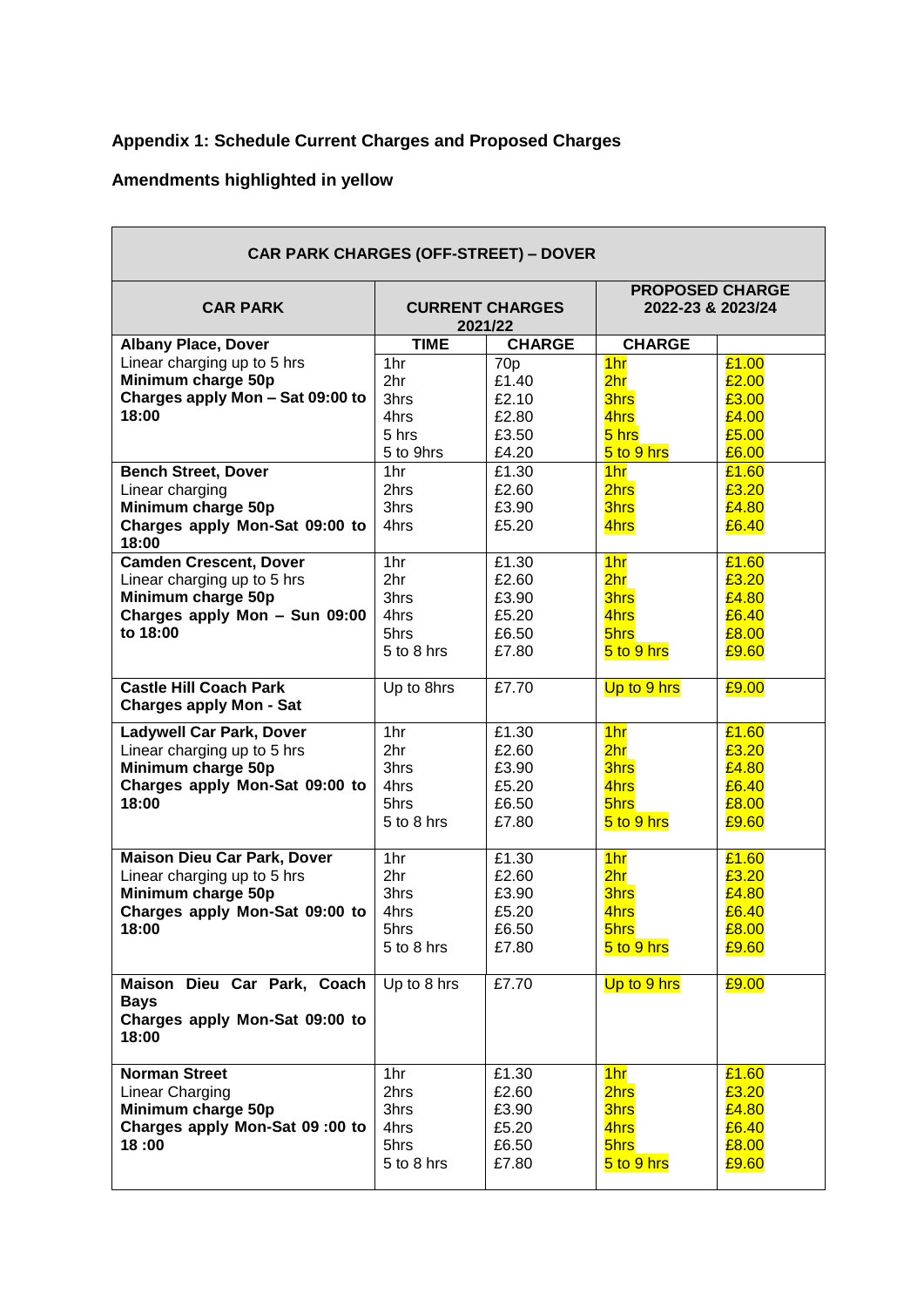| Pencester Road Car Park, Dover                                              | 1hr  | £1.30 | 1 <sub>hr</sub>                           | £1.60          |
|-----------------------------------------------------------------------------|------|-------|-------------------------------------------|----------------|
| Linear charging                                                             | 2hrs | £2.60 | 2hrs                                      | £3.20          |
| Minimum charge 50p                                                          | 3hrs | £3.90 | <b>3hrs</b>                               | £4.80          |
| Charges apply Mon-Sat 09:00 to                                              | 4hrs | £5.20 | 4hrs                                      | £6.40          |
| 18:00                                                                       |      |       |                                           |                |
| <b>Stembrook Car Park, Dover</b>                                            | 1hr  | £1.30 | 1 <sub>hr</sub>                           | £1.60          |
| Linear charging                                                             | 2hrs | £2.60 | 2hrs                                      | £3.20          |
| Minimum charge 50p                                                          | 3hrs | £3.90 | <b>3hrs</b>                               | £4.80          |
| Charges apply Mon-Sat 09:00 to                                              | 4hrs | £5.20 | 4hrs                                      | £6.40          |
| 18:00                                                                       |      |       |                                           |                |
| Woolcomber Street Car Park,                                                 | 1hr  | £1.30 | 1 <sub>hr</sub>                           | £1.60          |
| <b>Dover</b>                                                                | 2hr  | £2.60 | 2 <sub>hr</sub>                           | £3.20          |
| Linear charging                                                             | 3hrs | £3.90 | 3hrs                                      | £4.80          |
| Minimum charge 50p                                                          | 4hrs | £5.20 | 4hrs                                      | £6.40          |
| Charges apply Mon-Sat 09:00 to                                              |      |       |                                           |                |
| 18:00                                                                       |      |       |                                           |                |
|                                                                             |      |       |                                           |                |
| De Bradlei Wharf Car Park (Dover                                            | N/A  |       | 1 <sub>hr</sub>                           | £1.60          |
| <b>Harbour Board)</b>                                                       |      |       | 2 <sub>hr</sub>                           | £3.20          |
| Linear Charging                                                             |      |       | 3hrs                                      | £4.80          |
| <b>Charges apply Mon-Sun all day</b>                                        |      |       | 4hrs                                      | £6.40          |
| <b>Cashless Parking</b>                                                     |      |       | 5hrs                                      | £8.00          |
|                                                                             |      |       | 5 to 9 hrs                                | £9.60          |
|                                                                             |      |       |                                           |                |
| Union Street CP (Dover Harbour                                              | N/A  |       | 1 <sub>hr</sub>                           | £1.60          |
| Board)                                                                      |      |       | 2 <sub>hr</sub>                           | £3.20          |
| <b>Linear Charging</b>                                                      |      |       | 3hrs                                      | £4.80          |
| DHB Permit Only 1 <sup>st</sup> April - 31 <sup>st</sup>                    |      |       | 4hrs                                      | £6.40          |
| October.                                                                    |      |       | 5 hrs                                     | £8.00          |
| <b>DHB Permit and cashless parking</b>                                      |      |       | $5$ to 24 hrs                             | £9.60          |
| 1 <sup>st</sup> November to 31 <sup>st</sup> March                          |      |       |                                           |                |
| Charges apply Mon-Sun all day                                               |      |       | <b>Commercial</b>                         | £7.50          |
|                                                                             |      |       | <b>Customer 10hr</b><br><b>Commercial</b> |                |
|                                                                             |      |       | <b>Customer 24hr</b>                      | £12.00         |
| Lord Warden House CP (Dover                                                 | N/A  |       | 1 <sub>hr</sub>                           | £1.60          |
| <b>Harbour Board)</b>                                                       |      |       | 2hr                                       | £3.20          |
| Linear Charging                                                             |      |       | 3hrs                                      | £4.80          |
| Charges apply Mon-Sun 09:00 -                                               |      |       | 4hrs                                      | £6.40          |
| 18:00                                                                       |      |       | 5hrs                                      | £8.00          |
| <b>Cashless Parking</b>                                                     |      |       | 5 to 9 hrs                                | £9.60          |
|                                                                             |      |       |                                           |                |
| <b>CP</b><br><b>Harbour</b><br>(Dover<br>House                              | N/A  |       | 1 <sub>hr</sub>                           | £1.60          |
| <b>Harbour Board)</b>                                                       |      |       | 2hr                                       | £3.20          |
| Linear Charging                                                             |      |       | <b>3hrs</b>                               | £4.80          |
| Mon-Fri 08:30 - 16:00 DHB permit                                            |      |       | 4hrs                                      | £6.40          |
| holders only                                                                |      |       | 5hrs                                      | £8.00          |
| Mon - Fri 16:00 - 08:30 DHB                                                 |      |       | 5 to 16.5 hrs                             | £9.60          |
| permits or cashless parking                                                 |      |       |                                           |                |
| Marina Car Park (North) (Dover                                              | N/A  |       | 1 <sub>hr</sub>                           | £1.60          |
| <b>Harbour Board)</b>                                                       |      |       | 2 <sub>hr</sub>                           | £3.20          |
| Linear Charging<br>DHB Permit Only 1 <sup>st</sup> April - 31 <sup>st</sup> |      |       | <b>3hrs</b>                               | £4.80          |
| October.                                                                    |      |       | 4hrs                                      | £6.40          |
| <b>DHB Permit and cashless parking</b>                                      |      |       | $5$ hrs<br>$5$ to 24 hrs                  | £8.00<br>£9.60 |
| 1 <sup>st</sup> November to 31 <sup>st</sup> March                          |      |       |                                           |                |
| Charges apply Mon-Sun all day                                               |      |       | <b>Commercial</b>                         | £7.50          |
|                                                                             |      |       | <b>Customer 10hr</b>                      |                |
|                                                                             |      |       |                                           |                |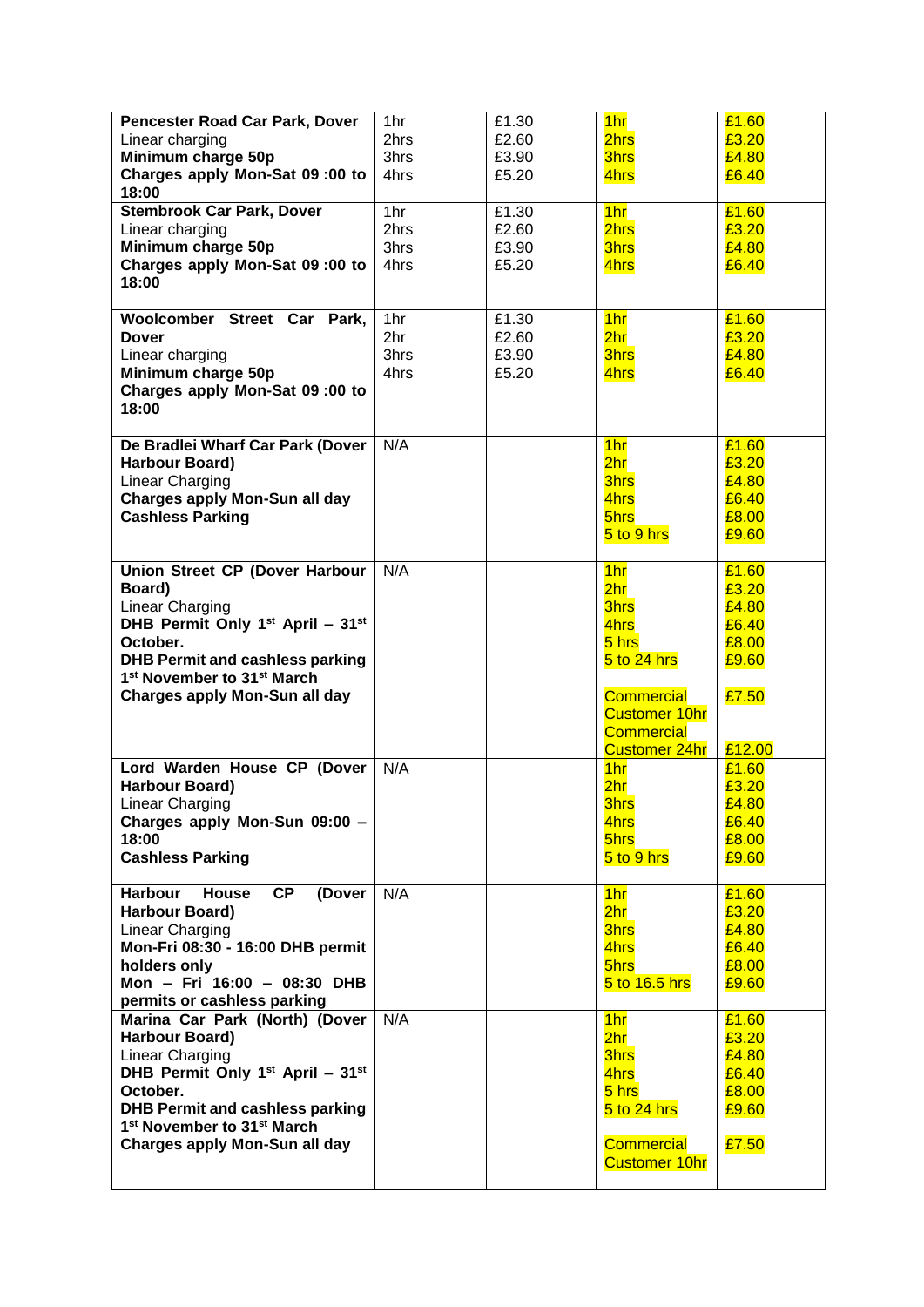|                                                                                                                                     |                                                  |                                                    | <b>Commercial</b><br><b>Customer 24hr</b>                           | £12.00                                             |  |  |
|-------------------------------------------------------------------------------------------------------------------------------------|--------------------------------------------------|----------------------------------------------------|---------------------------------------------------------------------|----------------------------------------------------|--|--|
| <b>PARKING CHARGES (ON-STREET) - DOVER</b>                                                                                          |                                                  |                                                    |                                                                     |                                                    |  |  |
| <b>Castle Street, Dover</b><br>Linear charging<br>Minimum charge 50p<br>Charges apply Mon-Sat 09:00 to<br>18:00                     | 1hr<br>2hrs                                      | £1.50<br>£3.00                                     | 1 <sub>hr</sub><br>2hrs                                             | £1.80<br>£3.60                                     |  |  |
| <b>Seafront - Cars</b><br>Linear charging up to 5 hours<br>Minimum charge 50p<br>Charges apply Mon-Sun 09 :00 to<br>18:00           | 1hr<br>2hr<br>3hrs<br>4hrs<br>5hrs<br>5 to 8 hrs | £1.30<br>£2.60<br>£3.90<br>£5.20<br>£6.50<br>£7.80 | 1 <sub>hr</sub><br>2hr<br><b>3hrs</b><br>4hrs<br>5hrs<br>5 to 9 hrs | £1.60<br>£3.20<br>£4.80<br>£6.40<br>£8.00<br>£9.60 |  |  |
| <b>Seafront - Motorhomes</b><br>Charges apply Mon-Sun 18:00 to<br>09:00                                                             | Overnight<br>Charge<br>(18.00)<br>to<br>09.00)   | £10.00                                             | <b>Overnight</b><br><b>Charge (18.00</b><br>to 09.00                | £11.00                                             |  |  |
| <b>Seafront - Coaches</b><br>Charges apply Mon-Sun 09:00 to<br>18:00                                                                | Up to 8 hrs                                      | £10.00                                             | Up to 9 hrs                                                         | £11.00                                             |  |  |
| <b>Pencester Road, Dover</b><br>Linear charging<br>Minimum charge 50p<br>Charges apply Mon-Sat 09:00 to<br>18:00                    | 1hr<br>2hrs                                      | £1.50<br>£3.00                                     | 1 <sub>hr</sub><br>2hrs                                             | £1.80<br>£3.60                                     |  |  |
| <b>Russell Street, Dover</b><br><b>Linear Charging</b><br><b>Minimum Charge 50p</b><br>Charges apply Mon-Sat 09:00 to<br>18:00      | 1hr<br>2hrs                                      | £1.30<br>£2.60                                     | 1 <sub>hr</sub><br>2hrs                                             | £1.60<br>£3.20                                     |  |  |
| <b>Coombe Valley Road</b><br>Linear Charging<br><b>Minimum charge 50p</b><br><b>Charges apply Mon-Sat 07:00 to</b><br>20:00         | 1hr<br>2hr                                       | Limited<br>waiting                                 | 1 <sub>hr</sub><br>2hrs                                             | £1.60<br>£3.20                                     |  |  |
| <b>Seafront (Dover Harbour Board)</b><br>Linear Charging<br>Mon-Sun 09:00 to 18:00<br><b>Cashless Parking</b>                       | N/A                                              |                                                    | 1 <sub>hr</sub><br>2hr<br><b>3hrs</b><br>4hrs<br>5hrs<br>5 to 9 hrs | £1.60<br>£3.20<br>£4.80<br>£6.40<br>£8.00<br>£9.60 |  |  |
| Warden<br>Lord<br><b>Square</b><br>(Dover<br>Harbour Board)<br>Linear Charging<br>Mon-Sun 09:00 to 18:00<br><b>Cashless Parking</b> | N/A                                              |                                                    | 1 <sub>hr</sub><br>2hr<br>3hrs<br>4hrs<br>5hrs<br>5 to 9 hrs        | £1.60<br>£3.20<br>£4.80<br>£6.40<br>£8.00<br>£9.60 |  |  |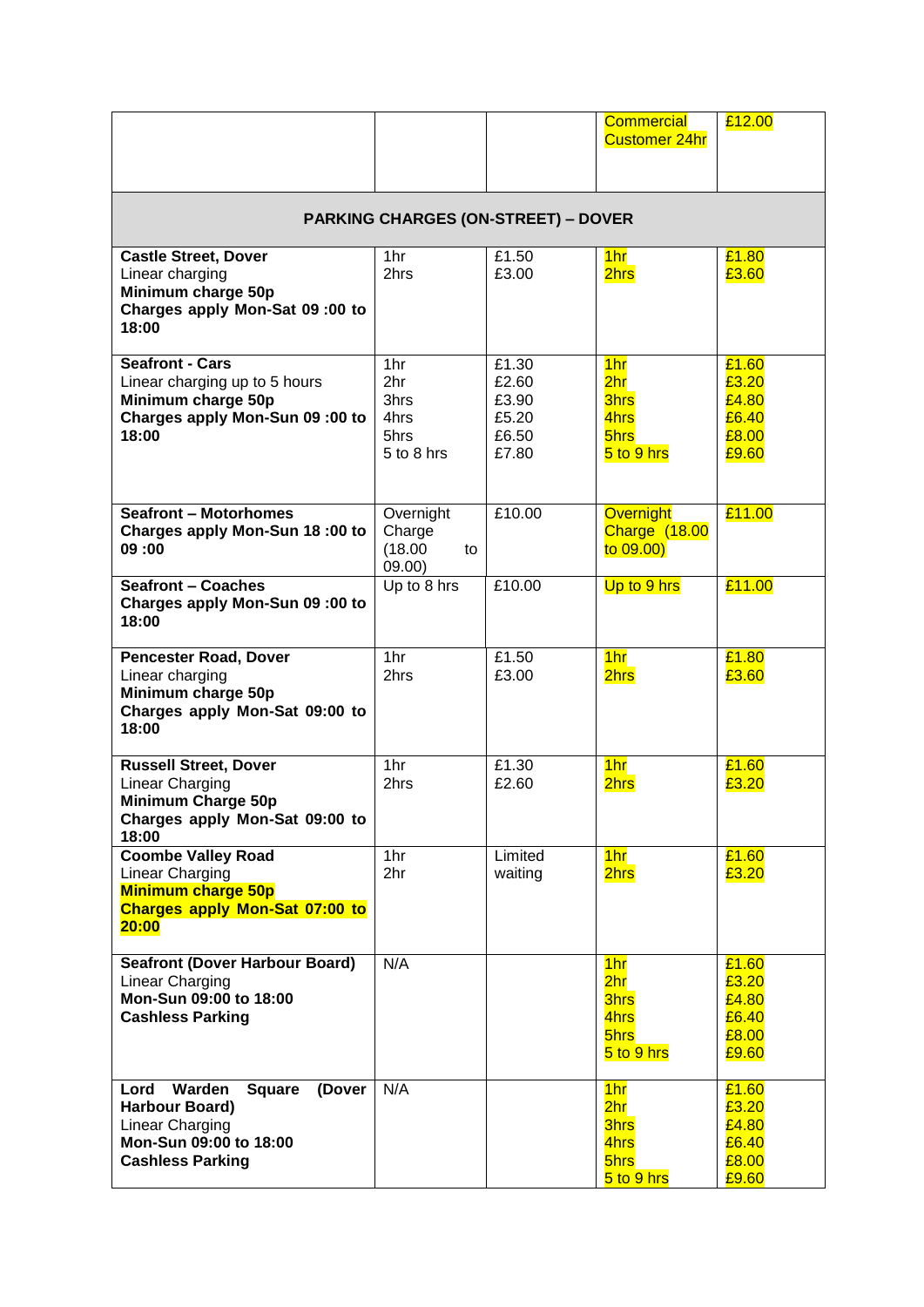| <b>PARKING CHARGES (OFF-STREET) - SANDWICH</b>                                                                                                                                                                                                                                   |                                                                                                                    |                                                                                                          |                                                                                                                                      |                                                                                                                                          |
|----------------------------------------------------------------------------------------------------------------------------------------------------------------------------------------------------------------------------------------------------------------------------------|--------------------------------------------------------------------------------------------------------------------|----------------------------------------------------------------------------------------------------------|--------------------------------------------------------------------------------------------------------------------------------------|------------------------------------------------------------------------------------------------------------------------------------------|
| <b>CAR PARK</b>                                                                                                                                                                                                                                                                  | <b>CURRENT CHARGES</b><br>2021/22                                                                                  |                                                                                                          |                                                                                                                                      | <b>PROPOSED CHARGE</b><br>2022-23 & 2023/24                                                                                              |
| <b>Gazen Salts Car Park, Sandwich</b><br>Linear charging up to 5 hours<br>Minimum charge 50p<br>Charges apply Mon-Sat 09:00 to<br>18:00<br><b>Guildhall Car Park, Sandwich</b><br>Linear charging up to 5 hours<br>Minimum charge 50p<br>Charges apply Mon-Sat 09:00 to<br>18:00 | 1 <sub>hr</sub><br>2hrs<br>3hrs<br>4hrs<br>5hrs<br>5 to 8 hrs<br>1hr<br>2hrs<br>3hrs<br>4hrs<br>5hrs<br>5 to 8 hrs | £1.00<br>£2.00<br>£3.00<br>£4.00<br>£5.00<br>£6.00<br>£1.20<br>£2.40<br>£3.60<br>£4.80<br>£6.00<br>£7.20 | 1 <sub>hr</sub><br>2hrs<br>3hrs<br>4hrs<br>5hrs<br>$5$ to 9 hrs<br>1 <sub>hr</sub><br>2hrs<br>3hrs<br>4hrs<br>5hrs<br>$5$ to $9$ hrs | £1.30<br>£2.60<br>£3.90<br>£5.20<br>£6.50<br>£7.80<br>£1.50<br>£3.00<br>£4.50<br>£6.00<br>£7.50<br>£9.00                                 |
| The Quay Car Park, Sandwich<br>Linear charging up to 5 hours<br>Minimum charge 50p<br>Charges apply Mon-Sun 09:00 to<br>18:00                                                                                                                                                    | 1hr<br>2hrs<br>3hrs<br>4hrs<br>5hrs<br>5 to 8 hrs<br>Motorhomes<br>6pm to 9am                                      | £1.30<br>£2.60<br>£3.90<br>£5.20<br>£6.50<br>£7.80<br>£10.00                                             | 1 <sub>hr</sub><br>2hrs<br>3hrs<br>4hrs<br>5hrs<br>$5$ to 9 hrs<br><b>Motorhomes</b><br>6pm to 9am                                   | $\overline{£1.60}$<br>£3.20<br>£4.80<br>£6.40<br>£8.00<br>£9.60<br>£11.00                                                                |
|                                                                                                                                                                                                                                                                                  |                                                                                                                    | <b>PARKING CHARGES (ON-STREET) - SANDWICH</b>                                                            |                                                                                                                                      |                                                                                                                                          |
| <b>Market Street, Sandwich</b><br>Linear charging<br>Minimum charge 50p<br>Charges apply Mon-Sat 09:00 to<br>18:00                                                                                                                                                               | 1hr<br>2hrs                                                                                                        | £1.30<br>£2.60                                                                                           | 1 <sub>hr</sub><br>2hrs                                                                                                              | £1.60<br>£3.20                                                                                                                           |
| <b>New Street, Sandwich</b><br>Linear charging<br>Minimum charge 50p<br>Charges apply Mon-Sat 09:00 to<br>18:00                                                                                                                                                                  | 1 <sub>hr</sub><br>2hrs                                                                                            | £1.30<br>£2.60                                                                                           | 1 <sub>hr</sub><br>2hrs                                                                                                              | £1.60<br>£3.20<br><b>Charges to</b><br>apply to<br>extended area<br>extend to all<br>resident permit<br>bays for non-<br>permit holders) |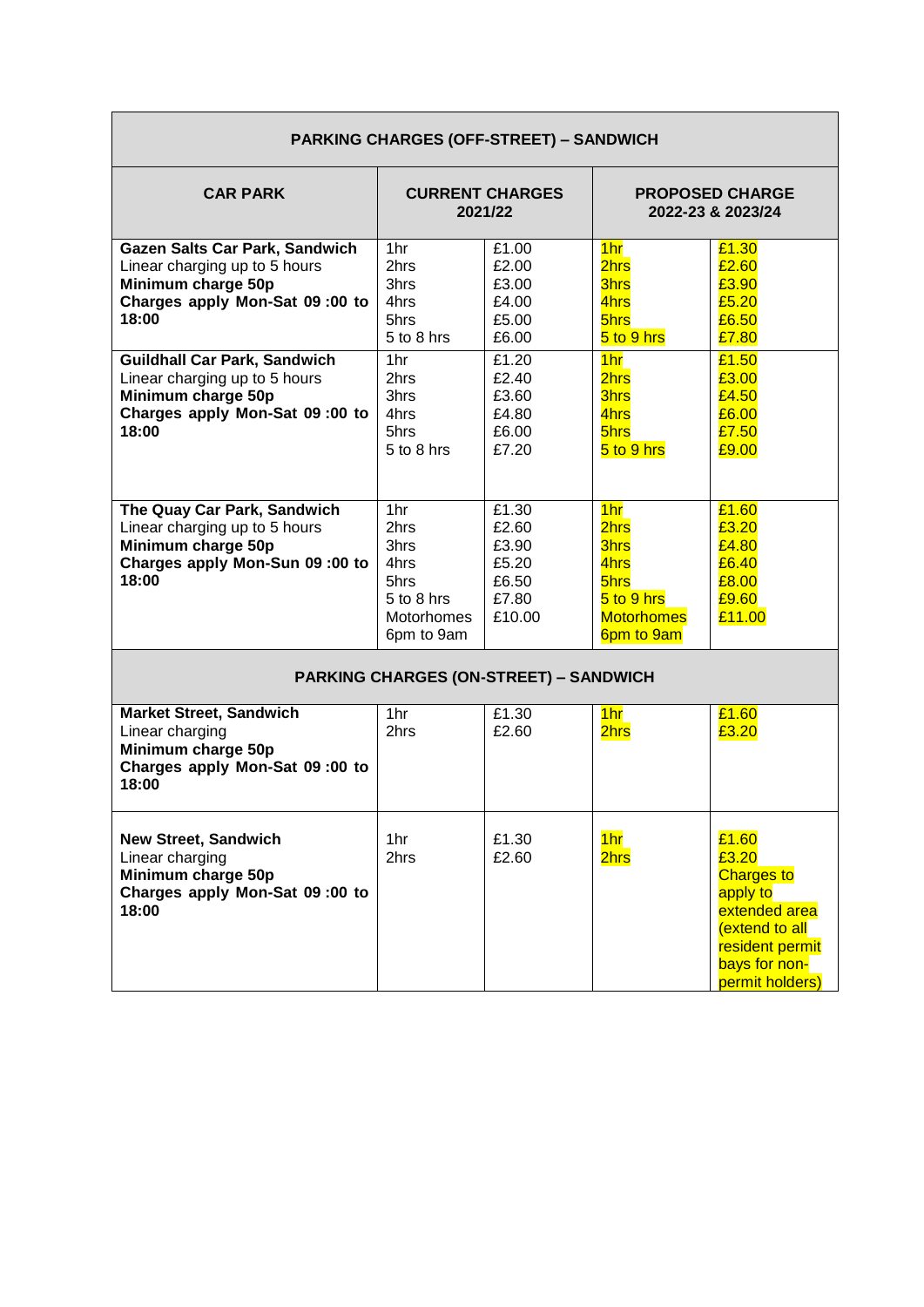| <b>PARKING CHARGES (OFF-STREET) - DEAL</b>                                                                                              |                                                   |                                                    |                                                                                 |                                                    |  |
|-----------------------------------------------------------------------------------------------------------------------------------------|---------------------------------------------------|----------------------------------------------------|---------------------------------------------------------------------------------|----------------------------------------------------|--|
| <b>CAR PARK</b>                                                                                                                         | <b>CURRENT CHARGES</b><br>2021/22                 |                                                    | <b>PROPOSED CHARGE</b><br>2022/23 & 2023/24                                     |                                                    |  |
| <b>Beach Street Car Park, Deal</b><br>Linear charging up to 5 hours<br>Minimum charge 50p<br>Charges apply Mon-Sun 09:00 to<br>18:00    | 1hr<br>2hr<br>3hrs<br>4hrs<br>5hrs<br>5 to 8 hrs  | £1.30<br>£2.60<br>£3.90<br>£5.20<br>£6.50<br>£7.80 | 1 <sub>hr</sub><br>2 <sub>hr</sub><br><b>3hrs</b><br>4hrs<br>5hrs<br>5 to 9 hrs | £1.60<br>£3.20<br>£4.80<br>£6.40<br>£8.00<br>£9.60 |  |
| Middle Street Car Park, Deal<br>Linear charging<br>Minimum charge 50p<br>Charges apply Mon-Sun 09:00 to<br>18:00                        | 1hr<br>2hrs<br>3hrs                               | £1.30<br>£2.60<br>£3.90                            | 1 <sub>hr</sub><br>2hrs<br><b>3hrs</b>                                          | £1.60<br>£3.20<br>£4.80                            |  |
| South Street Car Park, Deal<br>Linear charging<br>Minimum charge 50p<br>Charges apply Mon-Sat 09:00 to<br>18:00                         | 1hr<br>2hrs<br>3hrs<br>4hr                        | £1.30<br>£2.60<br>£3.90<br>£5.20                   | 1 <sub>hr</sub><br>2hrs<br><b>3hrs</b><br>4hrs                                  | £1.60<br>£3.20<br>£4.80<br>£6.40                   |  |
| <b>Stanhope Road Car Park, Deal</b><br><b>Linear Charging</b><br>Minimum charge 50p<br>Charges apply Mon-Sun 09:00 to<br>18:00          | 1hr<br>2hrs<br>3hrs<br>4hrs                       | £1.30<br>£2.60<br>£3.90<br>£5.20                   | 1 <sub>hr</sub><br>2hrs<br><b>3hrs</b><br>4hrs                                  | £1.60<br>£3.20<br>£4.80<br>£6.40                   |  |
| <b>West Street Car Park, Deal</b><br>Linear charging up to 5hrs<br>Minimum charge 50p<br><b>Charges apply Mon-Sun</b><br>09:00 to 18:00 | 1hr<br>2hr<br>3hrs<br>4hrs<br>5hrs<br>5 to 8 hrs  | £1.30<br>£2.60<br>£3.90<br>£5.20<br>£6.50<br>£7.80 | 1 <sub>hr</sub><br>2 <sub>hr</sub><br><b>3hrs</b><br>4hrs<br>5hrs<br>5 to 9 hrs | £1.60<br>£3.20<br>£4.80<br>£6.40<br>£8.00<br>£9.60 |  |
| <b>Tides Leisure Centre, Deal</b><br>Linear charging<br>Charges apply Mon-Sun 09:00 to<br>18:00                                         | Up to 4hrs<br>5hrs<br>5 to 9 hrs                  | free<br>£5.00<br>£6.00                             | Up to 4hrs<br>5hrs<br>5 to 9 hrs                                                | free<br>£6.50<br>£7.80                             |  |
| Town Hall Car Park, Deal<br>Linear charging<br>Minimum charge 50p<br>Charges apply Mon-Sat 09:00 to<br>18:00                            | 1hr<br>2hr                                        | £1.30<br>£2.60                                     | 1 <sub>hr</sub><br>2hr                                                          | £1.60<br>£3.20                                     |  |
| <b>Union Road Car Park, Deal</b><br>Linear charging up to 5hrs<br>Minimum charge 50p<br>Charges apply Mon-Sun 09:00 to<br>18:00         | 1hr<br>2hrs<br>3hrs<br>4hrs<br>5hrs<br>5 to 8 hrs | £1.00<br>£2.00<br>£3.00<br>£4.00<br>£5.00<br>£6.00 | 1 <sub>hr</sub><br>2hrs<br><b>3hrs</b><br>4hrs<br>5hrs<br>5 to 9 hrs            | £1.30<br>£2.60<br>£3.90<br>£5.20<br>£6.50<br>£7.80 |  |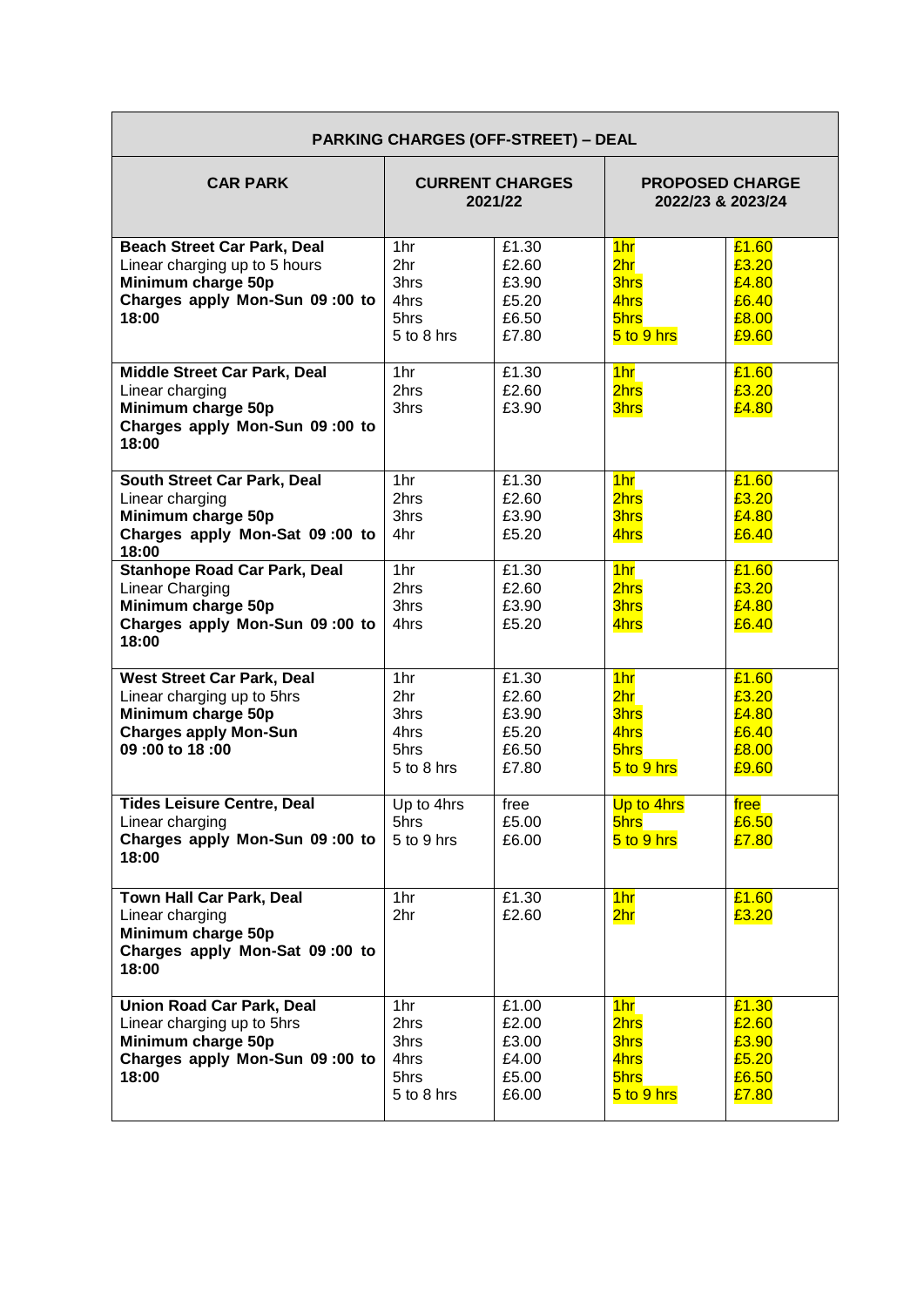| <b>PARKING CHARGES (ON-STREET) - DEAL</b>                                                                                                                                   |                                                       |                                                    |                                                                                 |                                                    |
|-----------------------------------------------------------------------------------------------------------------------------------------------------------------------------|-------------------------------------------------------|----------------------------------------------------|---------------------------------------------------------------------------------|----------------------------------------------------|
| <b>CAR PARK</b>                                                                                                                                                             | <b>CURRENT CHARGES</b><br>2021/22                     |                                                    | <b>PROPOSED CHARGE</b><br>2022/23 & 2023/24                                     |                                                    |
| Beach<br>(between<br><b>Broad</b><br><b>Street</b><br><b>Street &amp; South Street)</b><br>Linear charging<br>Minimum charge 50p<br>Charges apply Mon-Sat 09:00 to<br>18:00 | 1hr<br>2hrs                                           | £1.50<br>£3.00                                     | 1 <sub>hr</sub><br>2hrs                                                         | £1.80<br>£3.60                                     |
| (Royal Hotel to<br>Beach<br><b>Street</b><br><b>Dolphin Street)</b><br>Linear charging up to 5hrs<br>Minimum charge 50p<br>Charges apply Mon-Sun 09:00 to<br>18:00          | 1hr<br>2hr<br>3hrs.<br>4hrs<br>5hrs<br>$5$ to $8$ hrs | £1.30<br>£2.60<br>£3.90<br>£5.20<br>£6.50<br>£7.80 | 1 <sub>hr</sub><br>2 <sub>hr</sub><br><b>3hrs</b><br>4hrs<br>5hrs<br>5 to 9 hrs | £1.60<br>£3.20<br>£4.80<br>£6.40<br>£8.00<br>£9.60 |
| <b>King Street, Deal</b><br>Linear charging<br>Minimum charge 50p<br>Charges apply Mon-Sat 09:00 to<br>18:00                                                                | 1hr<br>2hrs                                           | £1.50<br>£3.00                                     | 1 <sub>hr</sub><br>2hrs                                                         | £1.80<br>£3.60                                     |
| <b>Prince of Wales Terrace, Deal</b><br>Linear charging<br>Minimum charge 50p<br>Charges apply Mon-Sat 09:00 to<br>18:00                                                    | 1hr<br>2hrs                                           | £1.50<br>£3.00                                     | 1 <sub>hr</sub><br>2hrs                                                         | £1.80<br>£3.60                                     |
| Victoria Road, Deal<br>Linear charging<br>Minimum charge 50p<br>Charges apply Mon-Sat 09:00 to<br>18:00                                                                     | 1hr<br>2hrs                                           | £1.50<br>£3.00                                     | 1 <sub>hr</sub><br>2hrs                                                         | £1.80<br>£3.60                                     |
| Ranelagh Road, Sondes Road,<br><b>Stanley Road, Clanwilliam Road</b><br><b>Minimum charge 50p</b><br>Charges apply Mon-Sat 07:00 to<br>20:00                                | 1hr<br>2hrs                                           | Limited<br>waiting only                            | 1 <sub>hr</sub><br>2hrs                                                         | £1.30<br>£2.60                                     |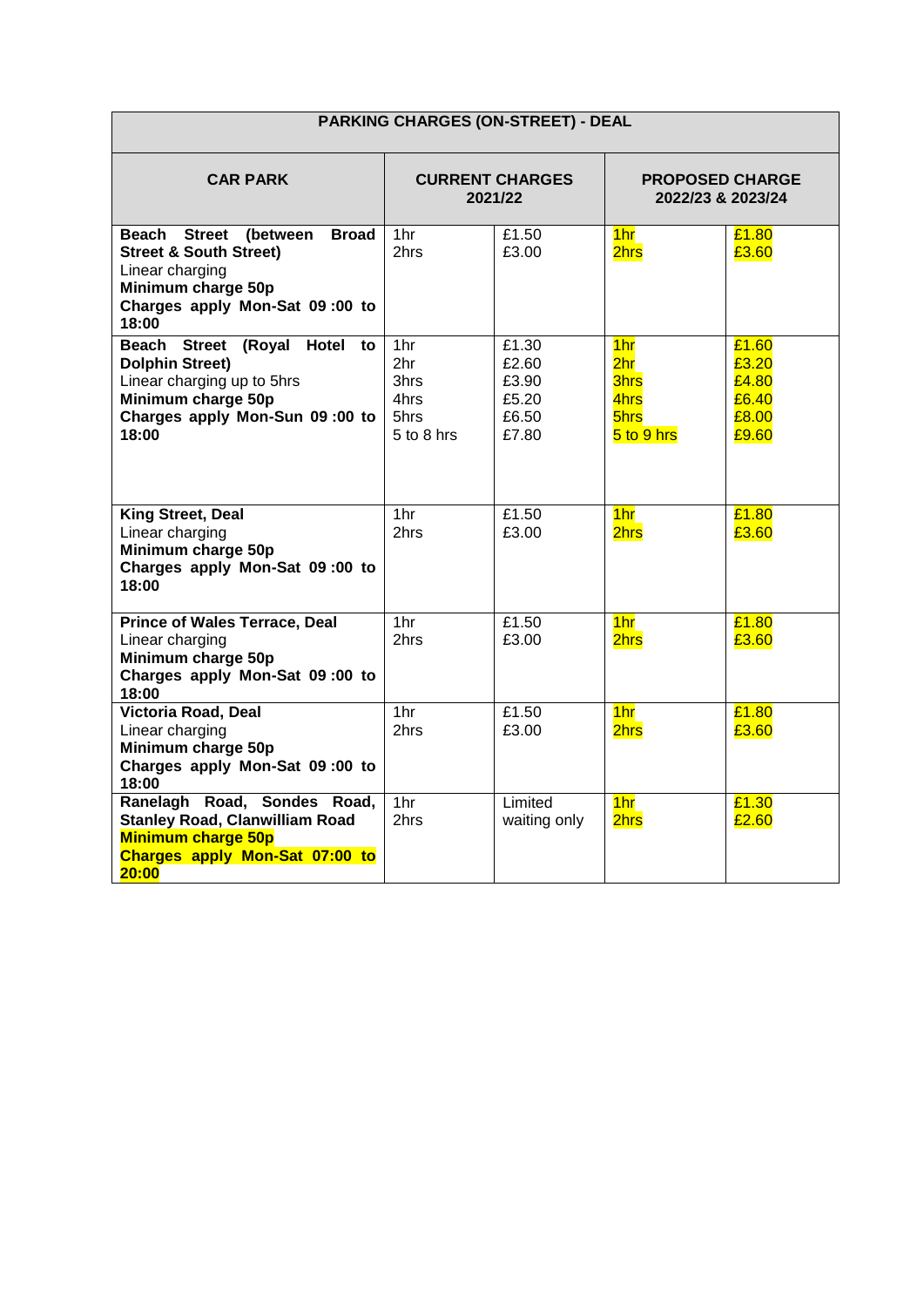| <b>PARKING CHARGES RURAL AREAS</b>                                                                                                        |                                                   |                                     |                                                   |                                                        |  |
|-------------------------------------------------------------------------------------------------------------------------------------------|---------------------------------------------------|-------------------------------------|---------------------------------------------------|--------------------------------------------------------|--|
| <b>CAR PARK</b>                                                                                                                           | <b>CURRENT CHARGES</b><br>2021/22                 |                                     |                                                   | <b>PROPOSED CHARGE</b><br>2022/23 & 2023/24            |  |
| <b>Walmer Castle</b><br>Charges apply Mon to Sun 09:00<br>to 18:00<br>*These charges are dictated to us<br>by English Heritage            | All<br>Day<br>Charge                              | £3.00                               | All<br>Day<br>Charge                              | £3.00                                                  |  |
| <b>Deal Castle</b><br>Charges apply Mon-Sun 3-hour<br>max stay 09:00 to 18:00<br>*These charges are dictated to us<br>by English Heritage | 1hr<br>2hr<br>3hr                                 | £1.10<br>£2.20<br>£3.30             | 1hr<br>2 <sub>hr</sub><br>3hr                     | £1.10<br>£2.20<br>£3.30                                |  |
| <b>St Margaret's Bay</b><br>Charges apply Mon-Sun 1 <sup>st</sup> March<br>to 31 <sup>st</sup> October 09:00 to 18:00                     | Per<br>hour<br>charge                             | £0.90 car<br>£1.60 car &<br>trailer | Per<br>hour<br>charge                             | $£1.20$ car<br>£1.90<br>$\mathbf{g}$<br>car<br>trailer |  |
| Kearsney Abbey (both car parks)                                                                                                           | 1hr<br>2hrs<br>3hrs<br>4hrs<br>5hrs<br>5 to 8 hrs | No Charge                           | 1hr<br>2hrs<br>3hrs<br>4hrs<br>5hrs<br>5 to 9 hrs | No charge                                              |  |
| <b>Borrow Pit, Walmer</b><br>Linear charging up to 5 hours<br>Minimum charge 40p                                                          | Per<br>hour<br>charge                             | 90p car<br>£1.60 car &<br>trailer   | Per<br>hour<br>charge                             | No charge                                              |  |
| <b>Samphire Hoe (Eurotunnel)</b><br><b>Charges apply Mon-Sat</b>                                                                          | Up to 30mins<br>Up to 2hrs<br>Over 2 hours        | 50 <sub>p</sub><br>£1.00<br>£2.00   | Up to 30mins<br>Up to 2hrs<br>Over 2 hours        | 50 <sub>p</sub><br>£1.00<br>£2.00                      |  |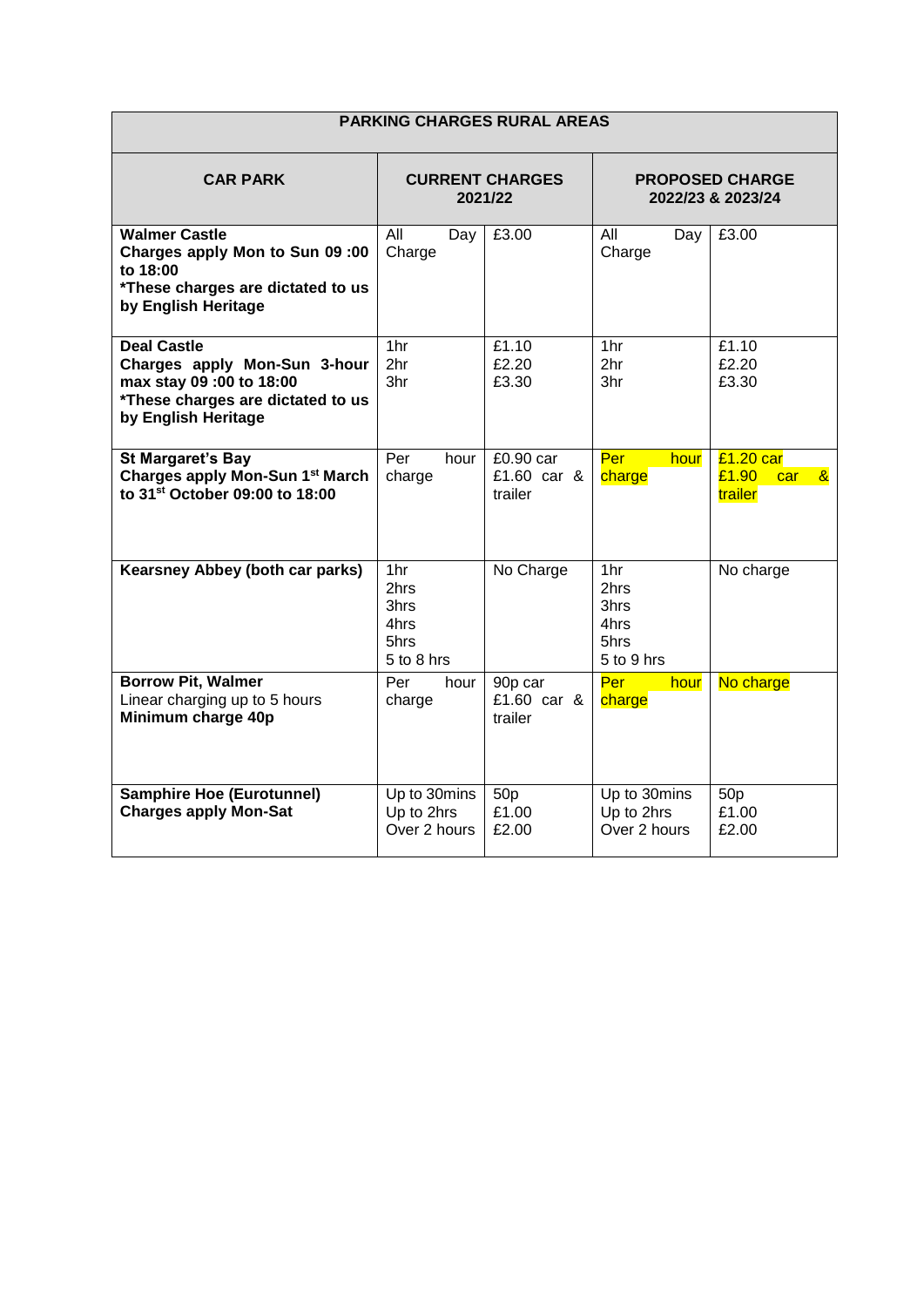## **PERMITS**

| <b>Permit Type</b>                                                                 | <b>Description</b>                                                                                                                        | <b>Current Charge</b>                                                                          | <b>Proposed Charge</b>                                                                      |
|------------------------------------------------------------------------------------|-------------------------------------------------------------------------------------------------------------------------------------------|------------------------------------------------------------------------------------------------|---------------------------------------------------------------------------------------------|
| Resident permits; all<br>Zones except Deal<br>Zone 2 & Sandwich<br>Zone J          | Annual on street permit:<br><b>First Vehicle</b>                                                                                          | Based on vehicle<br>emissions:<br>CO2:<br>0:£35<br>1-50: £70<br>51-130: £90<br>>130: £110      | Based on vehicle<br>emissions:<br>C02:<br>0:£35<br>1-50: £70<br>51-130: £90<br>>130: £110   |
|                                                                                    | Annual on street permit:<br>Second vehicle                                                                                                | C02:<br>0:£60<br>1-50: £85<br>$51 - 130$ :<br>£115<br>>130: £135                               | C02:<br>0:£60<br>1-50: £85<br>51-130: £115<br>>130: £135                                    |
| Deal Zone 2 &<br>Sandwich Zone J                                                   | Annual on street permit:<br>First vehicle                                                                                                 | Based on vehicle<br>emissions:<br>$CO2$ :<br>0:£60<br>1-50: £105<br>51-130: £125<br>>130: £150 | Based on vehicle<br>emissions:<br>CO2:<br>0:£60<br>1-50: £105<br>51-130: £125<br>>130: £150 |
| Snargate Resident &<br>Albany Place Car Park<br>Permit                             | Allows parking on<br>Snargate Street &<br>Albany Place CP                                                                                 | £100                                                                                           | £100                                                                                        |
| Resident Car Park<br>Permit selected Dover,<br>Deal or Sandwich                    | Annual permit allows<br>parking both On & Off<br>Street on Dover, Deal &<br>Sandwich (only in<br>specified car parks)                     | £100                                                                                           | £100                                                                                        |
| Gazen Salts Car Park                                                               | Single car park permit                                                                                                                    | $£65 - 12$ months                                                                              | £65 12 months                                                                               |
| <b>Community Services</b><br>Permit                                                | On Street parking apart<br>from loading restrictions                                                                                      | £80 for 2 years                                                                                | £80 for 2 years                                                                             |
| Emergency 1 <sup>st</sup><br>Responders (on call<br>Fire Officers &<br>Paramedics) | $\overline{12}$ issued                                                                                                                    | Free                                                                                           | Free                                                                                        |
| <b>Doctors Permits</b>                                                             | Any doctors bay & on<br>street apart from loading<br>restrictions & disabled<br>bays                                                      | £90 for 2 years                                                                                | £90 for 2 years                                                                             |
| St Margaret's                                                                      | On every day preceding<br>the first Bank Holiday in<br>May to 30 <sup>th</sup> September                                                  | $\overline{£55 - 8}$ months<br>1 <sup>st</sup> March to 31st<br>October                        | $\overline{£55} - 8$ months<br>1 <sup>st</sup> March to 31st October                        |
| Samphire Hoe                                                                       |                                                                                                                                           | £40 <sub>pa</sub>                                                                              | £40 pa                                                                                      |
| Visitor Daily's<br>Long Stay Car Park<br><b>Annual Permit</b>                      | Book of 10<br>Dover = Camden<br>Crescent, Ladywell,<br>Maison Dieu, Norman<br><b>Street</b><br>Deal = Beach Street,<br>West Street, Union | £30<br>£600 per year<br>£325 for 6 months                                                      | £30<br>£600 per year<br>£325 for 6 months                                                   |
|                                                                                    | Road<br>Sandwich = Gazen<br>Salts, Guildhall, The<br>Quay                                                                                 |                                                                                                |                                                                                             |
| Short Stay Car Park<br><b>Annual Permits</b>                                       | Dover = Bench Street,<br>Pencester, Stembrook<br>Deal = Middle Street,<br>South Street, Stanhope                                          | £550 per year<br>£300 for 6 months                                                             | £550 per year<br>£300 for 6 months                                                          |